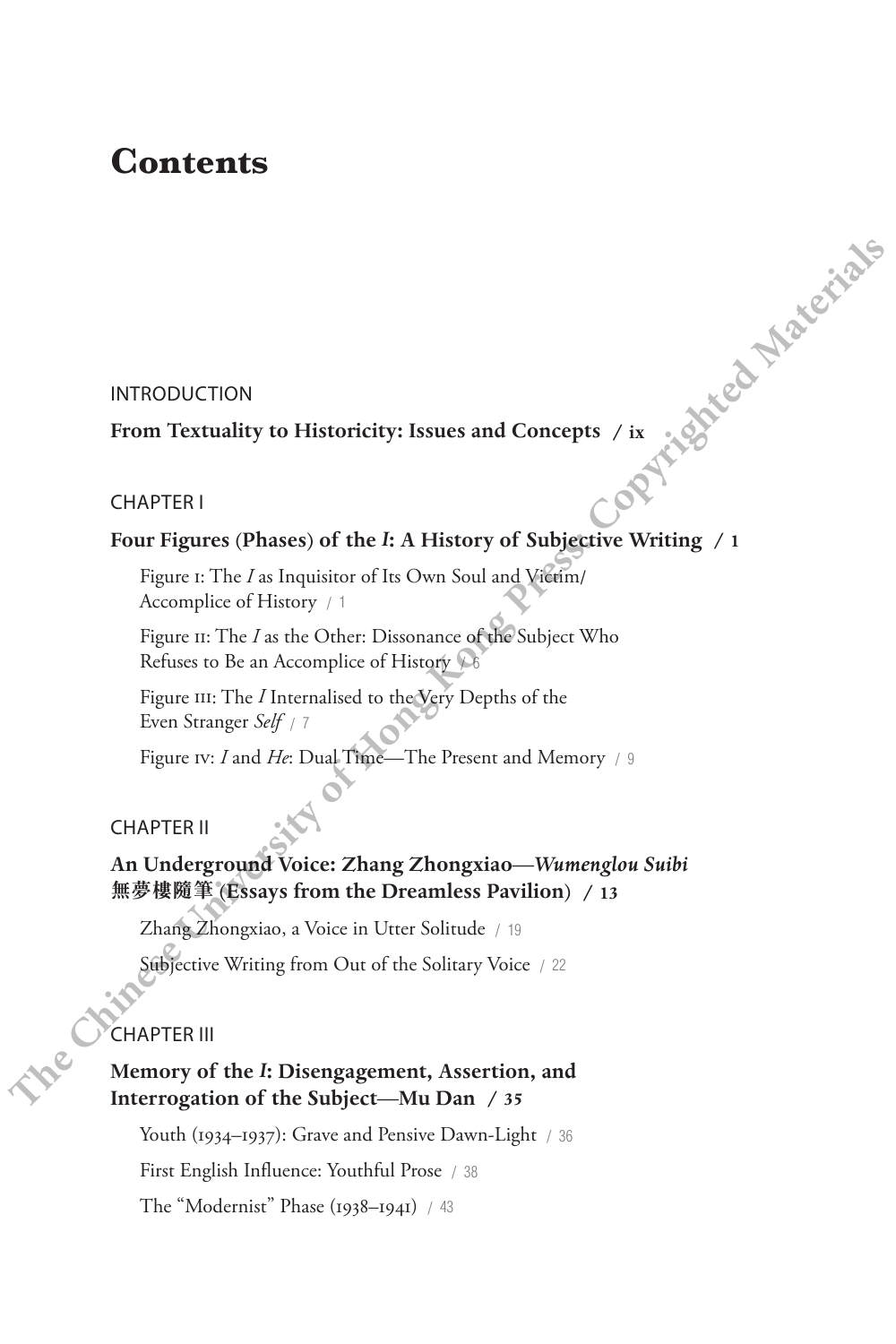### vi | CONTENTS

Mythical Evocation and the End of Chronology / 52

Transformation: From Modernism to Realism: The *I* Craving Realism (1949–1957) / 68

Time of "Silence" (1958–1974): Writing Abandoned

Last Years (1975–1977): Metamorphosis of the *I* and Mythical or<br>Divine Temptation / 82<br>APTER IV Divine Temptation / 82

### CHAPTER IV

### **Historicity and Internal Memory: The Today School and the Stars Group / 97**

From the Chorus of the *We* to the Solo Performance / 98 The *I* Looking Out: The Today School / 104 Metamorphosis: The *I* and Its Shadow / 119 Historical, Internal, and Intermediate Time / 122 Breaking to Create: A Twin for *Today*—The Stars Group of Artists / 141 **Mythical Fivocation and the End of Chronology** /  $\infty$ <br> **Therefore Chinese** Renam (Modernian to Realism:<br> **The / Grown Modernian** (1949–197) / <sup>83</sup> is  $\infty$ <br> **Therefore (1958–1972):** Metamorphosis of the Kard Mythical or

### **CHAPTER V**

### **A Breakthrough for Modernity: Fragmentary Women**'**s Writing—Xiao Hong and Zhang Ailing / 153**

Periods / 154

The Committed *I*: First Signs of Feminism / 162

High Tension Writing: The Triad of History/Narrative/ Narration—Acceleration/Deceleration / <sup>164</sup>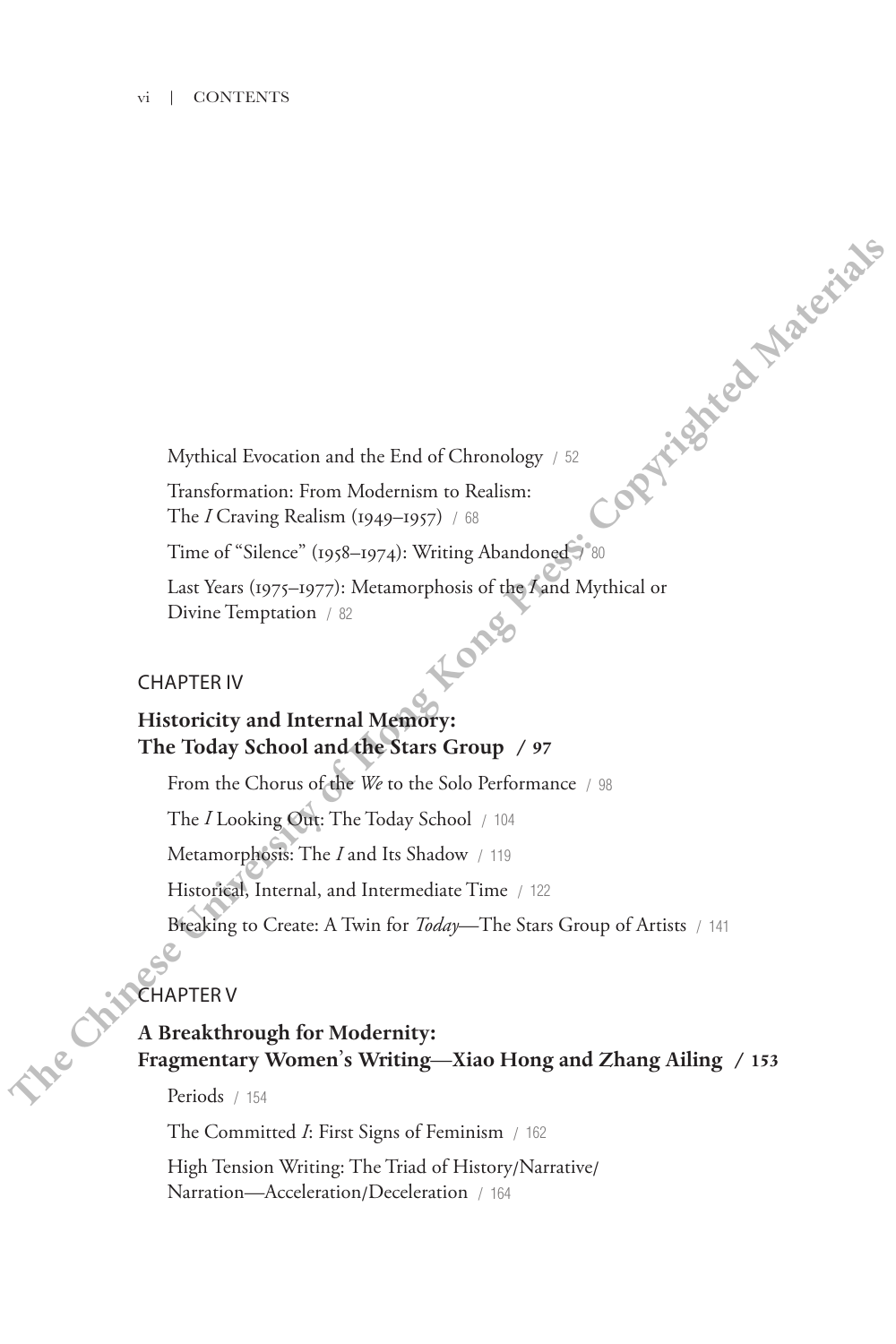### CHAPTER VI

### **Fragmentary Women**'**s Writing: Lin Bai and Can Xue / 175**

Writing in Parentheses: Lin Bai / 175 Interrogatory Writing: Can Xue / 192

### CHAPTER VII

### **Death: Hai Zi**'**s City of the Sun / 201**

Death: Immanentisation of the Spirit / 202 The *I* as Memory Stone without Memory / 209 The *I* Identifying with the Sun / 223 **THAPTER VI**<br> **Thermography Women's Writing: Lin Bai and Can Xue**  $\sqrt{3}$ **<br>
<b>Thermography Writing:** Can Xue ( $\sqrt{2}$ <br> **CHAPTER VII**<br> **CHAPTER VII**<br> **CHAPTER VII**<br> **CHAPTER VII**<br> **CHAPTER VII**<br> **CHAPTER VII**<br> **CHAPTER VII**<br>

### CHAPTER VIII

### **A Commitment Both Existential and Linguistic: Zhai Yongming / 231**

Illusion and Chance in Autonomous Monologue / 232

Night: An Inner Light between Before-Sense, After-Sense, and Nonsense / 235

Midnight: The Altered Instant of Disappearing/Appearing / <sup>245</sup>

### CHAPTER IX

### **Writing: A Dreamed Elsewhere—Literary China**'**s Imaginary West / 253**

The West: Terminology and Three Introductory Paths / 254

Figures of the West: The Religious and a Dreamed Elsewhere / 255